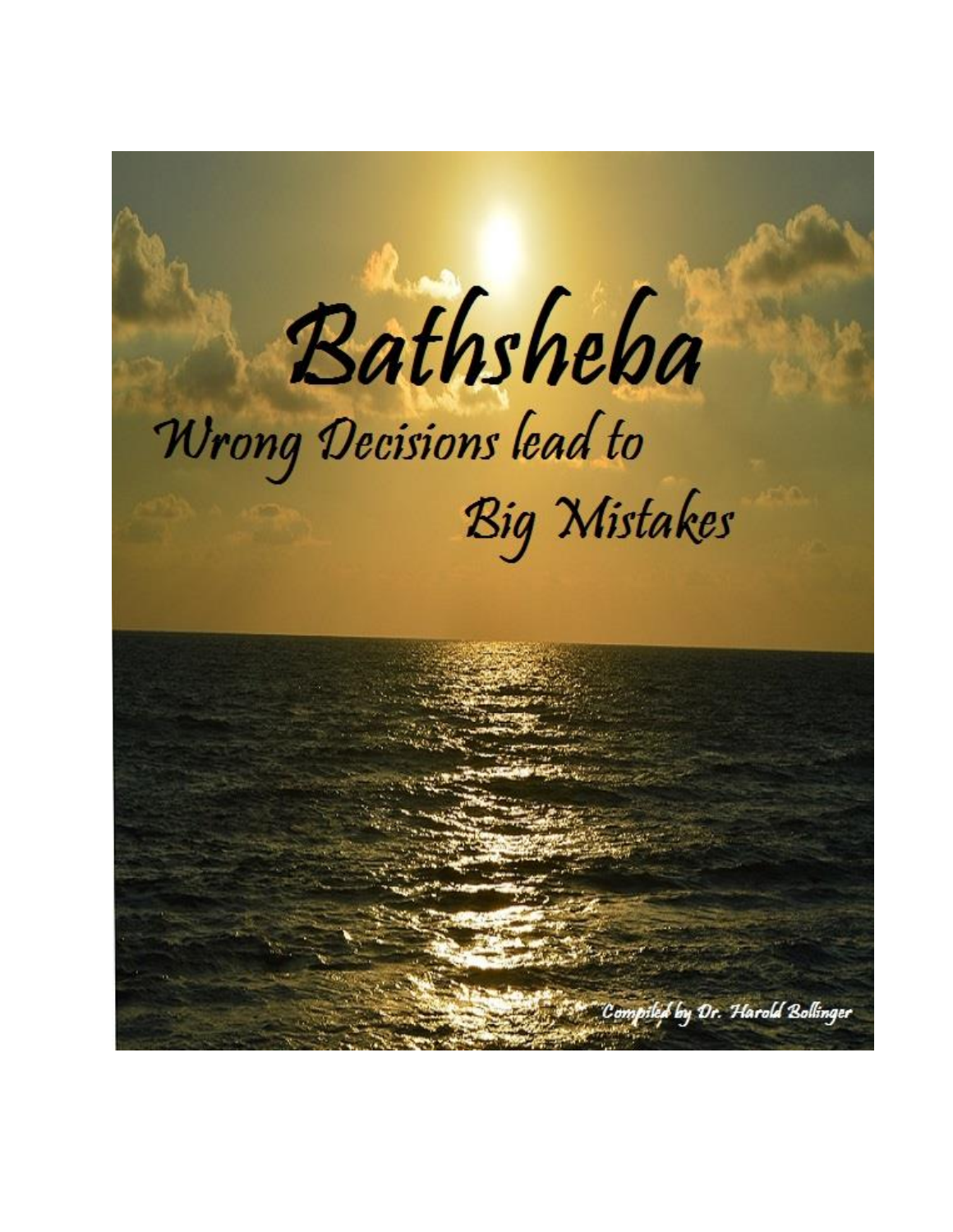# **Overview**

# **Bathsheba found that wrong decisions lead to big mistakes.**

Her story is told in 2 Samuel, chapters 2:11-12 and 1 Kings 1-2. A related passage is Psalm 51.

Bathsheba was the unlikely link between Israel's two most famous kings—David and Solomon.

She was lover and wife to one, mother to the other. Her adultery with David almost brought an end to the family through which God planned to physically enter his world.

Out of the ashes of that sin, however, God brought good. Eventually Jesus Christ, the salvation of mankind, was born to a descendant of David and Bathsheba.

David and Bathsheba's story shows that little wrong decisions often lead to big mistakes.

It is likely that neither was where he or she should have been. Bathsheba may have been rash in bathing where she might be seen; David should have been at war with his army.

Each decision contributed to the beginning of a very sad series of events.

Bathsheba must have been devastated by the chain of events—unfaithfulness to her husband, discovery of pregnancy, death of her husband, death of her child.

We are told that David comforted her (2 Samuel 12:24), and she lived to see another son, Solomon, sit on the throne.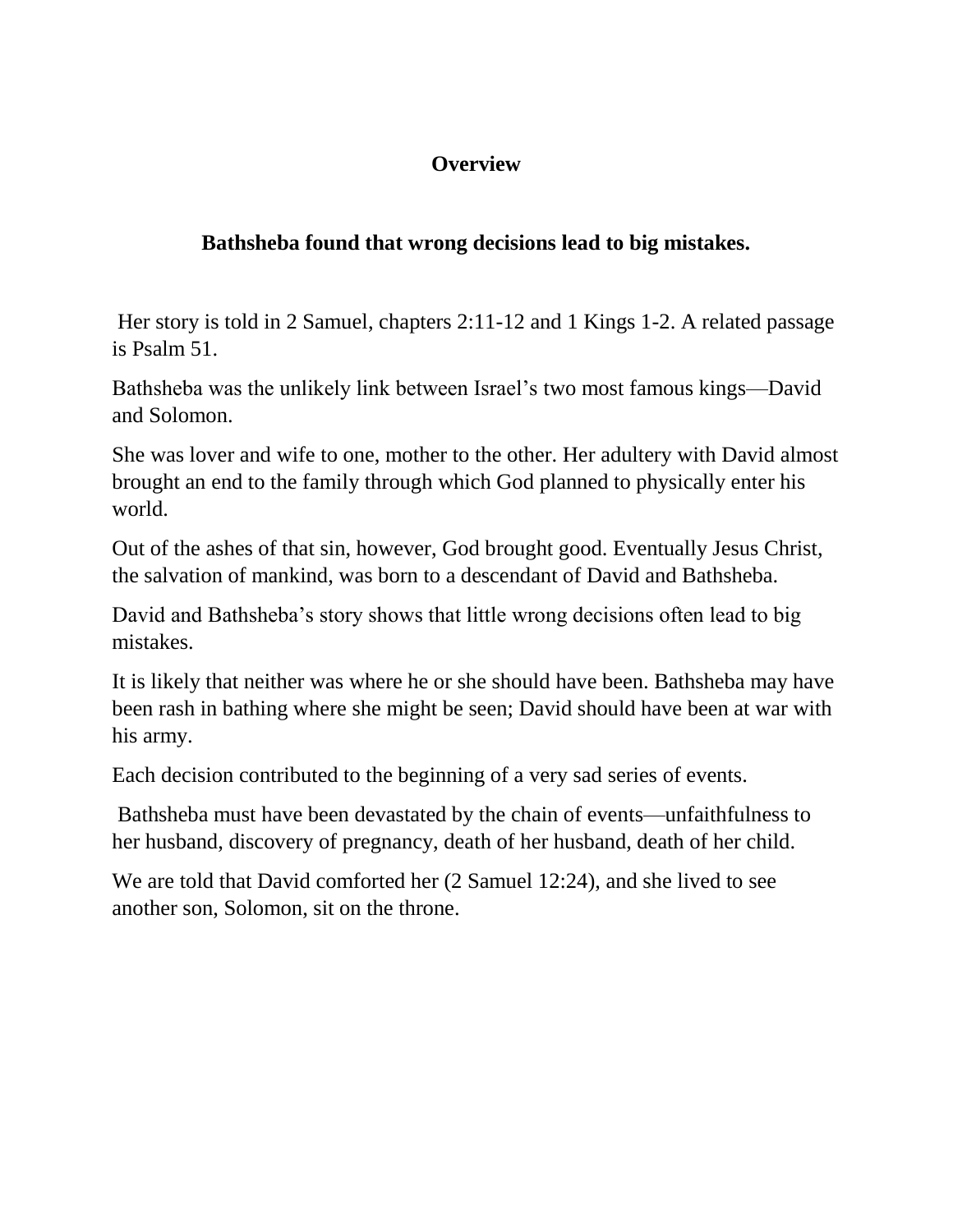#### **David comforts Bathsheba.**

#### **2 Samuel 12:24**

 And David comforted Bath-sheba his wife, and went in unto her, and lay with her: and she bare a son, and he called his name Solomon: and the Lord loved him.

#### **Bathsheba was wife of Uriah and later one of the wives of David**

#### **1 Chronicles 3:5**

 The sons born to David in Jerusalem included Shimea, Shobab, Nathan, and Solomon. Bathsheba, the daughter of Ammiel, was the mother of these sons.

Of all the families of Israel, none were so illustrious as the family of David: here we have a full account of it. From this family, as concerning the flesh, Christ came. The attentive observer will perceive that the children of the righteous enjoy many advantages.

## **Adultery of David and Bathsheba**

#### **2 Samuel 11:2-5**

Late one afternoon David got out of bed after taking a nap and went for a stroll on the roof of the palace.

As he looked out over the city, he noticed a woman of unusual beauty taking a bath. He sent someone to find out who she was, and he was told, "She is Bathsheba, the daughter of Eliam and the wife of Uriah the Hittite."

Then David sent for her; and when she came to the palace, he slept with her. (She had just completed the purification rites after having her menstrual period.)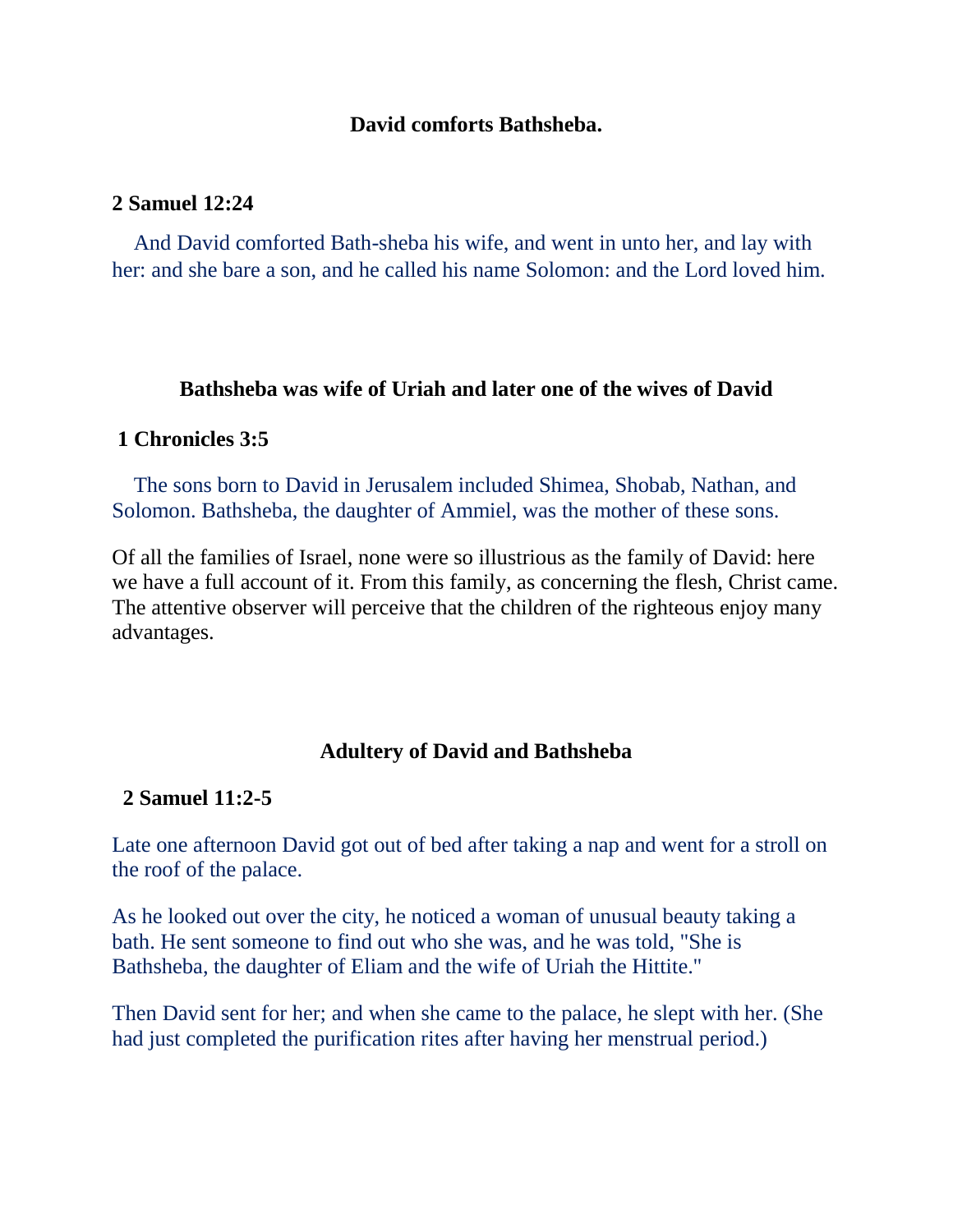Then she returned home. Later, when Bathsheba discovered that she was pregnant, she sent a message to inform David.

#### **Observe the occasions of David's sin; what led to it:**

1. Neglect of his business. He tarried at Jerusalem. When we are out of the way of our duty, we are in temptation.

2. Love of ease: idleness gives great advantage to the tempter.

3. A wandering eye.

He had not, like Job, made a covenant with his eyes, or, at this time, he had forgotten it.

And observe the steps of the sin. See how the way of sin is down-hill; when men begin to do evil, they cannot soon stop.

Observe the aggravations of the sin. How could David rebuke or punish that in others, of which he was conscious that he himself was guilty?

## **Bathsheba as Solomon's mother**

## **1 Kings 1:11-31**

 Then Nathan the prophet went to Bathsheba, Solomon's mother, and asked her, "Did you realize that Haggith's son, Adonijah, has made himself king and that our lord David doesn't even know about it?

If you want to save your own life and the life of your son Solomon, follow my counsel.

Go at once to King David and say to him, 'My lord, didn't you promise me that my son Solomon would be the next king and would sit upon your throne? Then why has Adonijah become king?'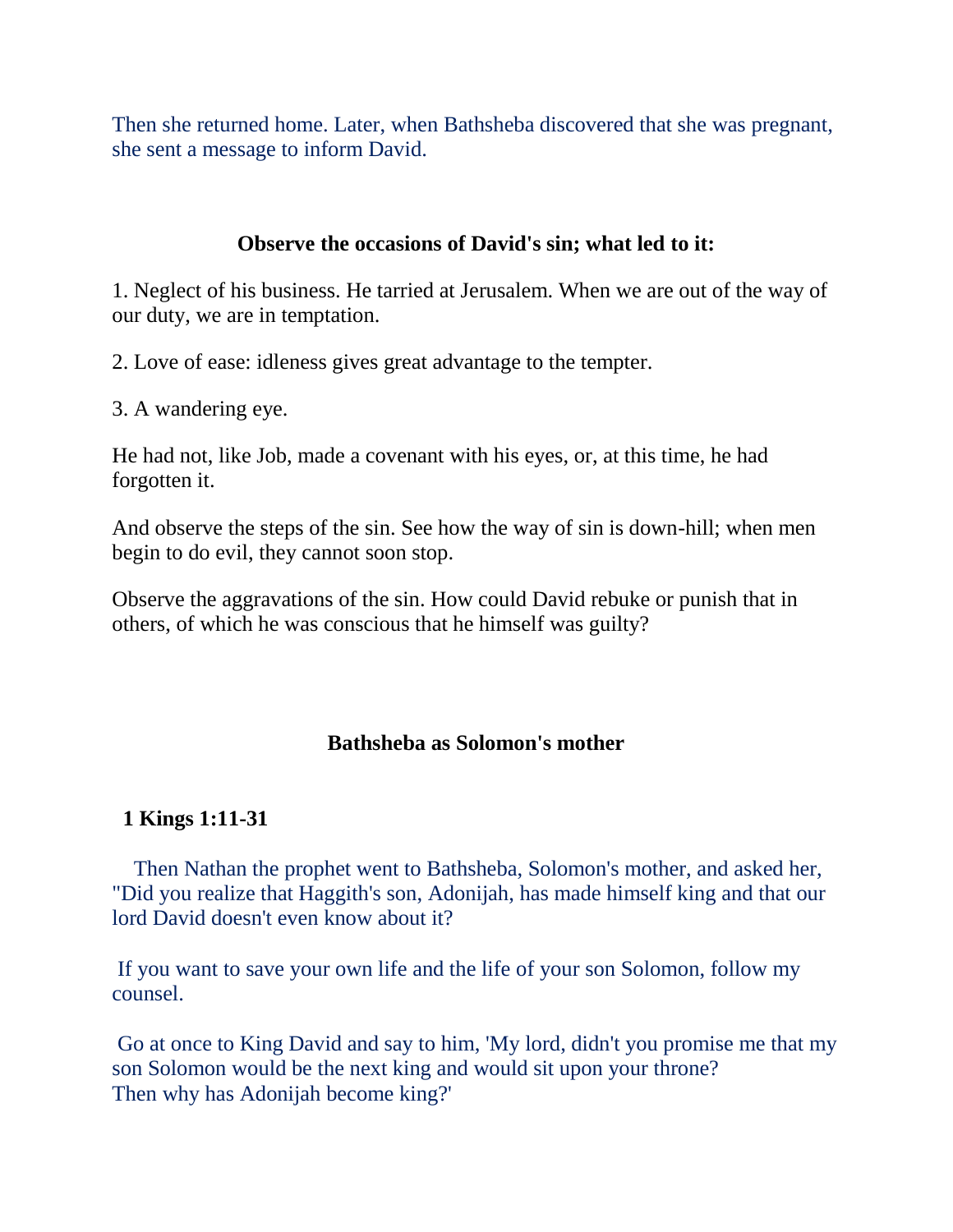And while you are still talking with him, I will come and confirm everything you have said."

So Bathsheba went into the king's bedroom. He was very old now, and Abishag was taking care of him. Bathsheba bowed low before him.

"What can I do for you?" he asked her.

She replied, "My lord, you vowed to me by the Lord your God that my son Solomon would be the next king and would sit on your throne. But instead, Adonijah has become the new king, and you do not even know about it.

He has sacrificed many oxen, fattened calves, and sheep, and he has invited all your sons and Abiathar the priest and Joab, the commander of the army. But he did not invite your servant Solomon.

And now, my lord the king, all Israel is waiting for your decision as to who will become king after you. If you do not act, my son Solomon and I will be treated as criminals as soon as you are dead."

While she was still speaking with the king, Nathan the prophet arrived. The king's advisers told him, "Nathan the prophet is here to see you."

Nathan went in and bowed low before the king. He asked, "My lord, have you decided that Adonijah will be the next king and that he will sit on your throne?

Today he has sacrificed many oxen, fattened calves, and sheep, and he has invited your sons to attend the celebration.

He also invited Joab, the commander of the army, and Abiathar the priest. They are feasting and drinking with him and shouting, 'Long live King Adonijah!'

But I myself, your servant, was not invited; neither were Zadok the priest, Benaiah son of Jehoiada, nor Solomon.

Has my lord really done this without letting any of his servants know who should be the next king?"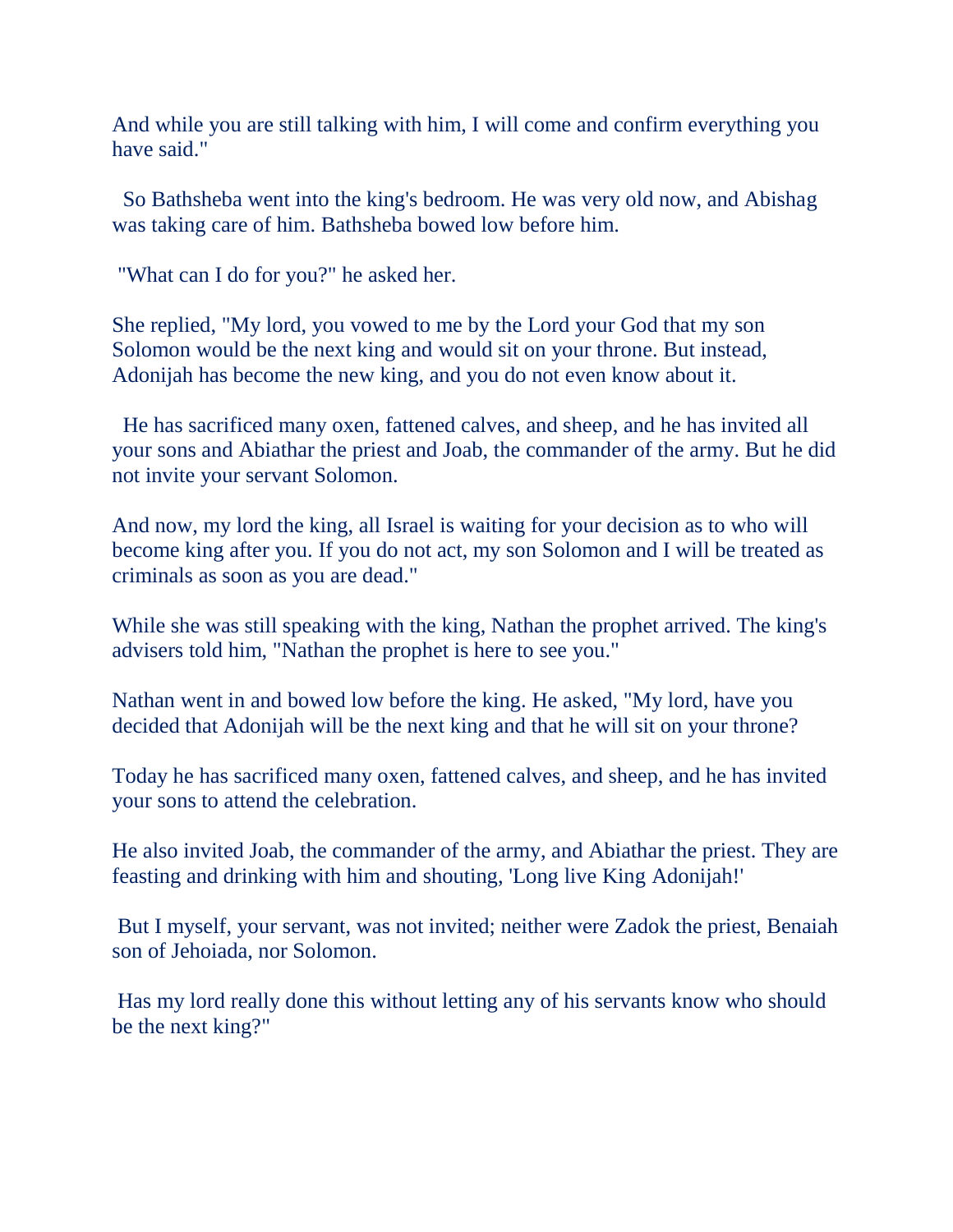"Call Bathsheba," David said. So she came back in and stood before the king. And the king vowed,

"As surely as the Lord lives, who has rescued me from every danger, today I decree that your son Solomon will be the next king and will sit on my throne, just as I swore to you before the Lord, the God of Israel."

Then Bathsheba bowed low before him again and exclaimed, "May my lord King David live forever!"

## **Observe Nathan's address to Bathsheba.**

Let me give thee counsel how to save thy own life, and the life of thy son.

Such as this is the counsel Christ's ministers give us in his name, to give all diligence, not only that no man take our crown, [Rev 3:11,](http://www.crossbooks.com/verse.asp?ref=Rev+3%3A11) but that we save our lives, even the lives of our souls.

David made a solemn declaration of his firm cleaving to his former resolution, that Solomon should be his successor.

Even the recollection of the distresses from which the Lord redeemed him, increased his comfort, inspired his hopes, and animated him to his duty, under the decays of nature and the approach of death.

## **Adonijah makes a request of Bathsheba.**

## **1 Kings 2:13-21**

One day Adonijah, whose mother was Haggith, came to see Bathsheba, Solomon's mother. "Have you come to make trouble?" she asked him.

"No," he said, "I come in peace. In fact, I have a favor to ask of you."

"What is it?" she asked.

He replied, "As you know, the kingdom was mine; everyone expected me to be the next king.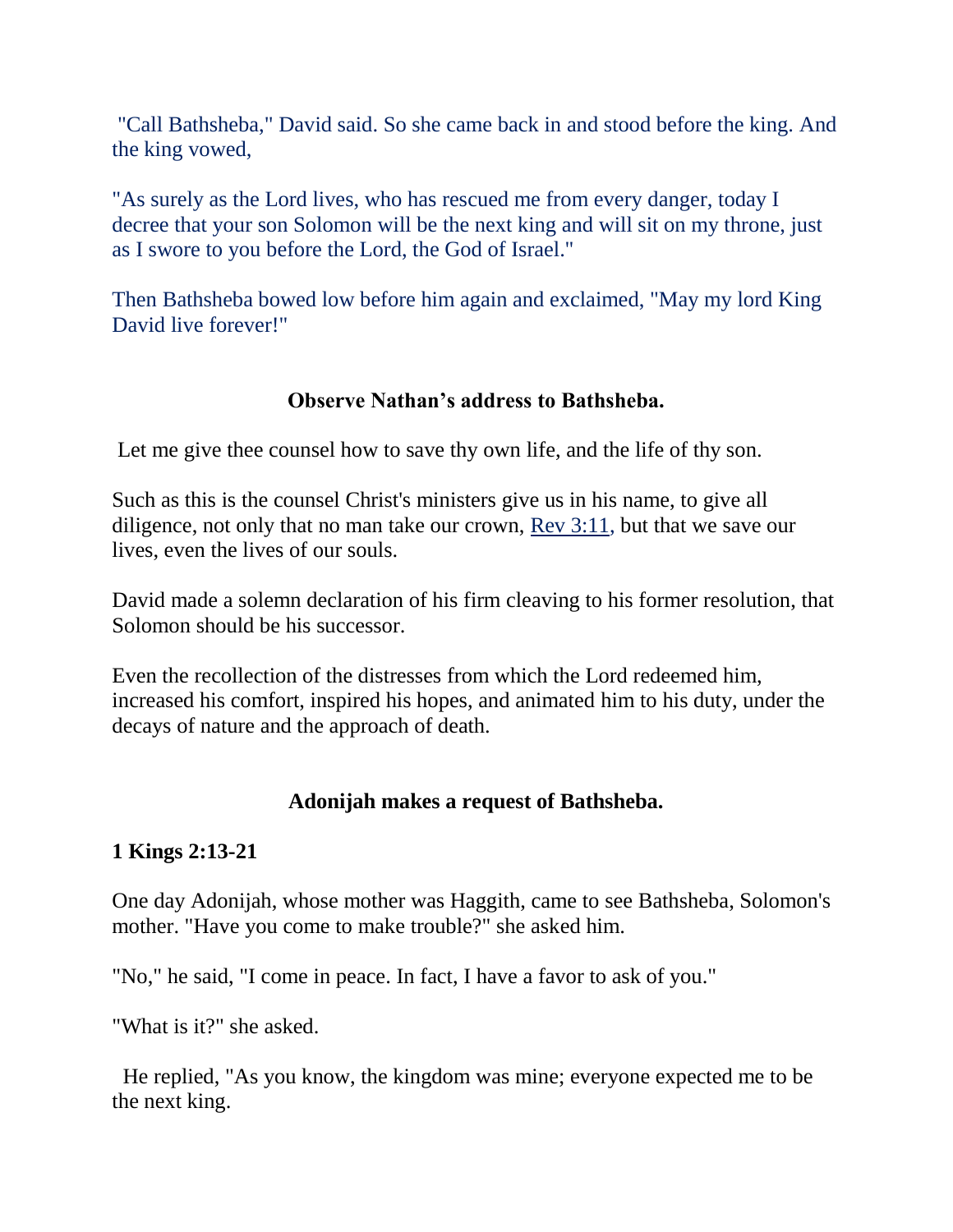But the tables were turned, and everything went to my brother instead; for that is the way the Lord wanted it.

So now I have just one favor to ask of you. Please don't turn me down."

"What is it?" she asked.

He replied, "Speak to King Solomon on my behalf, for I know he will do anything you request. Ask him to give me Abishag, the girl from Shunem, as my wife."

"All right," Bathsheba replied. "I will speak to the king for you."

So Bathsheba went to King Solomon to speak on Adonijah's behalf. The king rose from his throne to meet her, and he bowed down before her. When he sat down on his throne again, he ordered that a throne be brought for his mother, and she sat at his right hand.

"I have one small request to make of you," she said. "I hope you won't turn me down."

"What is it, my mother?" he asked. "You know I won't refuse you."

"Then let your brother Adonijah marry Abishag, the girl from Shunem," she replied.

# **Bathsheba's request is denied.**

Solomon received Bathsheba with all the respect that was owing to a mother; but let none be asked for that which they ought not to grant.

According to eastern customs it was plain that Adonijah sought to be king, by his asking for Abishag as his wife, and Solomon could not be safe while he lived.

Ambitious, turbulent spirits commonly prepare death for themselves. Many a head has been lost by catching at a crown. Adonijah Aspiring to the Throne Is Put to Death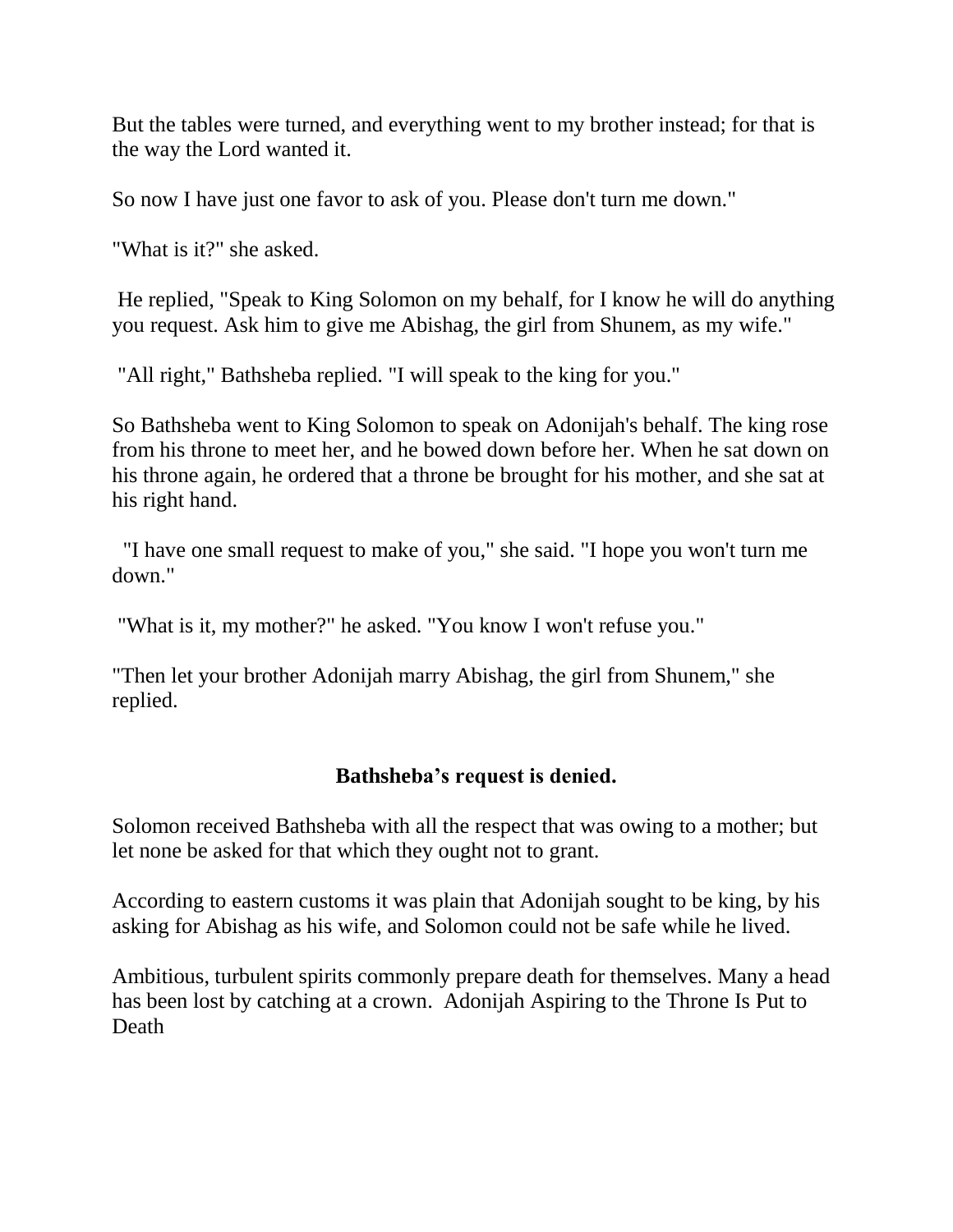#### **The children of Bathsheba by David**

#### **1 Chronicles 3:5**

 The sons born to David in Jerusalem included Shimea, Shobab, Nathan, and Solomon. Bathsheba, the daughter of Ammiel, was the mother of these sons.

Of all the families of Israel, none were so illustrious as the family of David: here we have a full account of it.

From this family, as concerning the flesh, Christ came. The attentive observer will perceive that the children of the righteous enjoy many advantages.

## **Life Application**

From the life of Bathsheba, we see that the little, day-to-day choices we make are very important.

They prepare us to make the right choices when the big decisions come. The wisdom to make right choices in small and large matters is a gift from God.

Understanding this should make us more conscious of the decisions we make and more willing to include God in our decision making.

Always ask God for his help with today's decisions?

**Key verses:** "When Uriah's wife heard that her husband was dead, she mourned for him. After the time of mourning was over, David had her brought to his house, and she became his wife and bore him a son. But the thing David had done displeased the Lord" (2 Samuel 11:26-27).